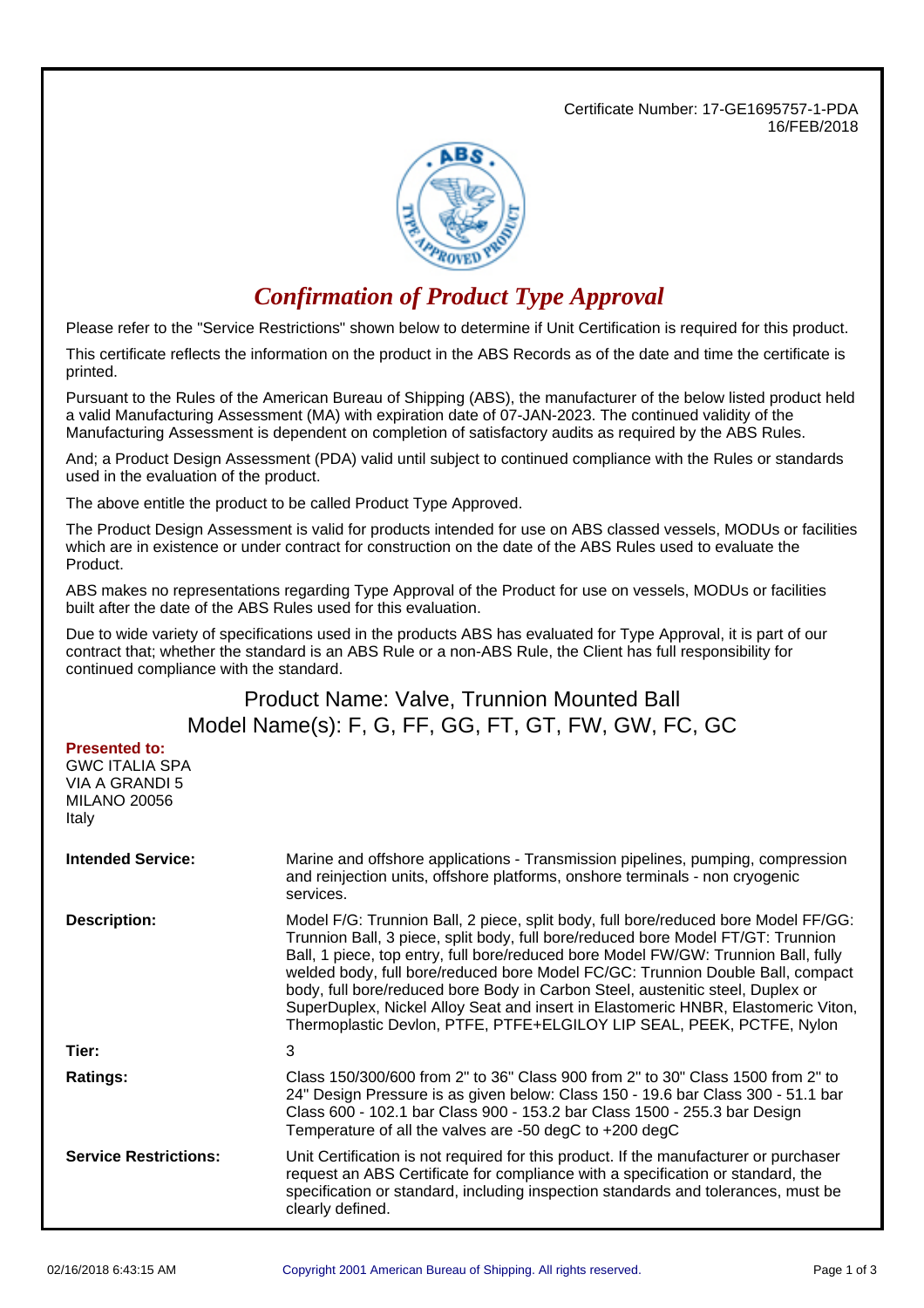| <b>Comments:</b>                                              | 1) The Manufacturer has provided a declaration about the control of, or the lack of<br>Asbestos in this product. 2) The manufacturer is to guarantee that the valve has<br>been tested before shipment to the pressure required by the pressure rating of the<br>valve. 3) All valves are to bear the trademark of the manufacturer legibly stamped<br>or cast on the exterior of the valves as well as the pressure rating.                                                                                                                                                                                                                                                                                                                                                                                                                                                                                                                                                                                                                                                                                                                                                                                                                                                                                                                                                                                                                                                                                                                                                                                                                                                                                                                                                                                                                                                                                                                                                                                                                                                                                                                                                                                                                                                                                                                                                                                                     |                   |                    |  |
|---------------------------------------------------------------|----------------------------------------------------------------------------------------------------------------------------------------------------------------------------------------------------------------------------------------------------------------------------------------------------------------------------------------------------------------------------------------------------------------------------------------------------------------------------------------------------------------------------------------------------------------------------------------------------------------------------------------------------------------------------------------------------------------------------------------------------------------------------------------------------------------------------------------------------------------------------------------------------------------------------------------------------------------------------------------------------------------------------------------------------------------------------------------------------------------------------------------------------------------------------------------------------------------------------------------------------------------------------------------------------------------------------------------------------------------------------------------------------------------------------------------------------------------------------------------------------------------------------------------------------------------------------------------------------------------------------------------------------------------------------------------------------------------------------------------------------------------------------------------------------------------------------------------------------------------------------------------------------------------------------------------------------------------------------------------------------------------------------------------------------------------------------------------------------------------------------------------------------------------------------------------------------------------------------------------------------------------------------------------------------------------------------------------------------------------------------------------------------------------------------------|-------------------|--------------------|--|
| <b>Notes / Documentation:</b>                                 | Drawing No. 160026 - test report, 160026 - test report dated 14 Nov 2016 at GWC<br>Laboratory, Revision: 0, Pages: 1 Drawing No. 160026-002 Drawing, Machining,<br>Revision: 0, Pages: 1 Drawing No. 160039-003, Drawing, Revision: 0, Pages: 1<br>Drawing No. 160040 - test report, 160040 - test report dated 24 Mar 2017 at GWC<br>Laboratory, Revision: 0, Pages: 1 Drawing No. 160040-010 Drawing, Machining,<br>Revision: 0, Pages: 1 Drawing No. 160049 - test report, 160049 - test report dated<br>21 Mar 2017 at GWC Laboratory, Revision: 0, Pages: 1 Drawing No. 160049-001<br>Drawing, Machining, Revision: 0, Pages: 1 Drawing No. 170001 - test report,<br>170001 - test report dated 22 Aug 2017 at GWC Laboratory, Revision: 0, Pages: 1<br>Drawing No. 170001-001 Drawing, Machining, Revision: 0, Pages: 1 Drawing No.<br>170003 - test report, 170003 - test report, dated 11 Aug 2017 at GWC Laboratory,<br>Revision: 0, Pages: 1 Drawing No. 170003-001 Drawing, Machining, Revision: 0,<br>Pages: 1 Drawing No. Certificate_160039_03, Certificate, Revision: 0, Pages: 1<br>Drawing No. Company, Catalogue, Revision: 0, Pages: 1 Drawing No.<br>GA-170003-001_R2, Drawing, Revision: 2, Pages: 1 Drawing No.<br>GA_160026-001_R2, Drawing, Revision: 2, Pages: 1 Drawing No.<br>GA_160039-003_R2, GA Drawing, Revision: 0, Pages: 1 Drawing No.<br>GA_160040-010_R0, Drawing, Revision: 0, Pages: 1 Drawing No.<br>GA_160049-001_R0, Drawing, Revision: 0, Pages: 1 Drawing No.<br>GA_170001-001_R2, Revised Documnets, Revision: 0, Pages: 1 Drawing No.<br>GA_170001-002_R0, Drawing, Revision: 0, Pages: 1 Drawing No.<br>NDC_160026-002_R0, Calculation, Revision: 0, Pages: 1 Drawing No.<br>NDC_160039-003_R0, Calculation, Revision: 0, Pages: 1 Drawing No.<br>NDC_160040-001_R0, Calculation, Revision: 0, Pages: 1 Drawing No.<br>NDC_160049-001_R0, Calculation, Revision: 0, Pages: 1 Drawing No.<br>NDC_170001-001_R0, Calculation, Revision: 0, Pages: 1 Drawing No.<br>NDC_170003-001_R0, Calculation, Revision: 0, Pages: 1 Drawing No.<br>NP.N6D.120.x.040.01.1, API 6D Nameplate, Revision: 0, Pages: 1 Drawing No.<br>NP.N6S.120.x.040.01.0, API 6D SS Nameplate, Revision: 0, Pages: 1 Drawing No.<br>PQR_WPS_12_06, PQR_WPS_12_06, Revision: 2, Pages: 1 Drawing No. TARF,<br>TA Request Form, Revision: 0, Pages: 1 Drawing No. Welding Procedure, Body,<br>Revision: 0, Pages: 1 |                   |                    |  |
| <b>Term of Validity:</b>                                      | This Product Design Assessment (PDA) Certificate 17-GE1695757-1-PDA, dated<br>08/Jan/2018 remains valid until 07/Jan/2023 or until the Rules or specifications<br>used in the assessment are revised (whichever occurs first). This PDA is intended<br>for a product to be installed on an ABS classed vessel, MODU or facility which is in<br>existence or under contract for construction on the date of the ABS Rules or<br>specifications used to evaluate the Product. Use of the Product on an ABS classed<br>vessel, MODU or facility which is contracted after the validity date of the ABS Rules<br>and specifications used to evaluate the Product, will require re-evaluation of the<br>PDA. Use of the Product for non ABS classed vessels, MODUs or facilities is to be<br>to an agreement between the manufacturer and intended client.                                                                                                                                                                                                                                                                                                                                                                                                                                                                                                                                                                                                                                                                                                                                                                                                                                                                                                                                                                                                                                                                                                                                                                                                                                                                                                                                                                                                                                                                                                                                                                            |                   |                    |  |
| <b>ABS Rules:</b>                                             | Rules for Conditions of Classification 2018: 1-1-4/7.7, 1-1-Appendix 3 and<br>1-1-Appendix 4 Steel Vessel Rules 2018: 4-6-1/7.5.2 Table 1 & 2, 4-6-2/3,<br>4-6-2/5.11, 4-6-2/5.17; Steel Vessels Under 90 Meters (295 Feet) in Length 2018:<br>4-1-1/3.3, 4-4-2/9, 4-4-2/11; Offshore Support Vessels 2018: 4-1-1/3.3, 4-6-1/7.1.2,<br>4-6-2/5.11, 4-6-2/5.17; Mobile Offshore Drilling Units Rules 2018: 1-1-4/9.7,<br>1-1-Appendix 2 and 3; Facilities on Offshore Installations 2018: 1-1-4/9.7,<br>1-1-Appendix 2 and 3                                                                                                                                                                                                                                                                                                                                                                                                                                                                                                                                                                                                                                                                                                                                                                                                                                                                                                                                                                                                                                                                                                                                                                                                                                                                                                                                                                                                                                                                                                                                                                                                                                                                                                                                                                                                                                                                                                      |                   |                    |  |
| <b>National Standards:</b><br><b>International Standards:</b> | API 6D 24TH Ed.; API 6DSS 2ND Ed.; ASME B16.34 2013; ASME VIII 2015                                                                                                                                                                                                                                                                                                                                                                                                                                                                                                                                                                                                                                                                                                                                                                                                                                                                                                                                                                                                                                                                                                                                                                                                                                                                                                                                                                                                                                                                                                                                                                                                                                                                                                                                                                                                                                                                                                                                                                                                                                                                                                                                                                                                                                                                                                                                                              |                   |                    |  |
| <b>Government Authority:</b><br><b>EUMED:</b><br>Others:      |                                                                                                                                                                                                                                                                                                                                                                                                                                                                                                                                                                                                                                                                                                                                                                                                                                                                                                                                                                                                                                                                                                                                                                                                                                                                                                                                                                                                                                                                                                                                                                                                                                                                                                                                                                                                                                                                                                                                                                                                                                                                                                                                                                                                                                                                                                                                                                                                                                  |                   |                    |  |
| <b>Model Certificate</b>                                      | <b>Model Certificate No</b>                                                                                                                                                                                                                                                                                                                                                                                                                                                                                                                                                                                                                                                                                                                                                                                                                                                                                                                                                                                                                                                                                                                                                                                                                                                                                                                                                                                                                                                                                                                                                                                                                                                                                                                                                                                                                                                                                                                                                                                                                                                                                                                                                                                                                                                                                                                                                                                                      | <b>Issue Date</b> | <b>Expiry Date</b> |  |
| <b>PDA</b>                                                    | 17-GE1695757-1-PDA                                                                                                                                                                                                                                                                                                                                                                                                                                                                                                                                                                                                                                                                                                                                                                                                                                                                                                                                                                                                                                                                                                                                                                                                                                                                                                                                                                                                                                                                                                                                                                                                                                                                                                                                                                                                                                                                                                                                                                                                                                                                                                                                                                                                                                                                                                                                                                                                               | 29-JAN-2018       | 07-JAN-2023        |  |